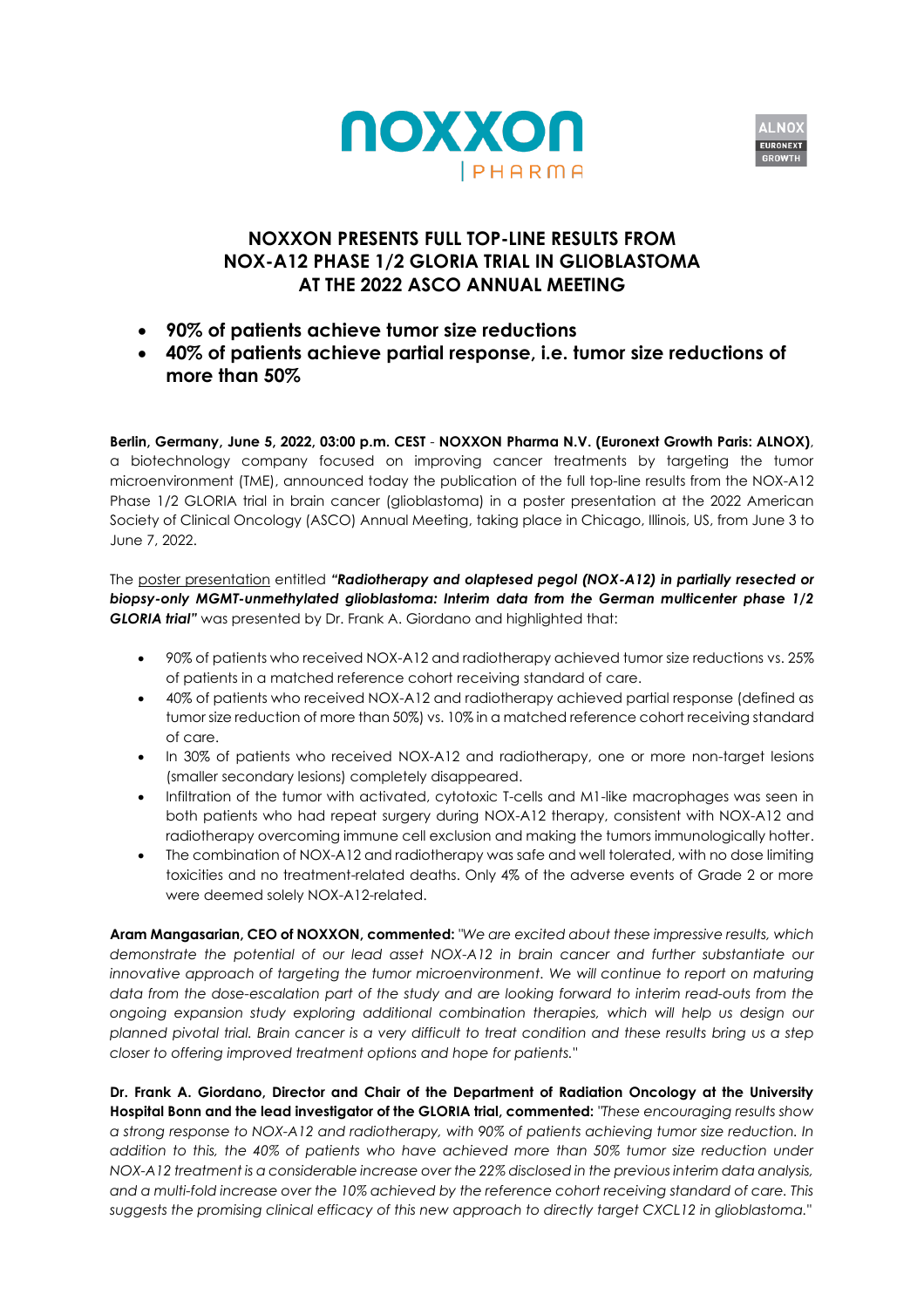A copy of th[e poster presentation](https://www.noxxon.com/downloads/poster/2022-06-05_ASCO_Poster_GLORIA.pdf) and a [video](https://www.noxxon.com/index.php?option=com_content&view=article&id=74&Itemid=1051) describing the poster, is available on the NOXXON website. More information about the GLORIA study (NCT04121455) can be found at ClinicalTrials.gov.

Following the ASCO 2022 conference, NOXXON will host a Key Opinion Leader (KOL) webinar with Dr. Giordano, who will take the audience through the ASCO poster presentation and discuss the results of the GLORIA Phase 1/2 trial in more detail.

## **Details of the Key Opinion Leader webinar are as follows:**

**Title**: KOL Webinar on GLORIA Top-Line Results of NOX-A12 & Radiotherapy Combination in First-Line Glioblastoma Presented at ASCO 2022 **Presenter**: Dr. Frank A. Giordano, Director and Chair of the Department of Radiation Oncology, University Hospital Bonn, Germany **Webinar time and date**: June 10, 2022, at 02:00 p.m. CEST (08:00 a.m. EDT) **Registration:** To register for the event, please clic[k here](https://register.gotowebinar.com/register/8777715108352711437)

#### **For more information, please contact:**

## **NOXXON Pharma N.V.**

Aram Mangasarian, Ph.D. Chief Executive Officer Tel. +49 (0) 30 726247 0 amangasarian@noxxon.com

## **Investor and Media Relations:**

### **LifeSci Advisors**

Guillaume van Renterghem Tel. +41 (0) 76 735 01 31 [gvanrenterghem@lifesciadvisors.com](mailto:gvanrenterghem@lifesciadvisors.com)

#### **NewCap**

Arthur Rouillé Tel. +33 (0) 1 44 71 00 15 arouille@newcap.fr

## **About NOXXON**

NOXXON's oncology-focused pipeline acts on the tumor microenvironment (TME) and the cancer immunity cycle by breaking the tumor protection barrier and blocking tumor repair. By neutralizing chemokines in the TME, NOXXON's approach works in combination with other forms of treatment to weaken tumor defenses against the immune system and enable greater therapeutic impact. NOXXON's lead program NOX-A12 has delivered final top-line data from a Keytruda® combination trial in metastatic colorectal and pancreatic cancer patients published at the ESMO conference in September 2020 and in July 2021 the company announced its Phase 2 study, OPTIMUS, to further evaluate safety and efficacy of NOX-A12 in combination with Merck's Keytruda<sup>®</sup> and two different chemotherapy regimens as secondline therapy in patients with metastatic pancreatic cancer. NOXXON is also studying NOX-A12 in brain cancer in combination with radiotherapy which has been granted orphan drug status in the US and EU for the treatment of certain brain cancers. GLORIA, a trial of NOX-A12 in combination with radiotherapy in newly diagnosed brain cancer patients who will not benefit clinically from standard chemotherapy has delivered top-line data from all three dose-escalation cohorts showing consistent tumor reductions and objective tumor responses. Additionally, GLORIA has been expanded to assess the benefit of NOX-A12 with other treatment combinations, radiotherapy + bevacizumab and radiotherapy + pembrolizumab. The company's second clinical-stage asset NOX-E36 is a Phase 2 TME asset targeting the innate immune system. NOXXON plans to test NOX-E36 in patients with solid tumors. Further information can be found at: [www.noxxon.com.](https://www.noxxon.com/)